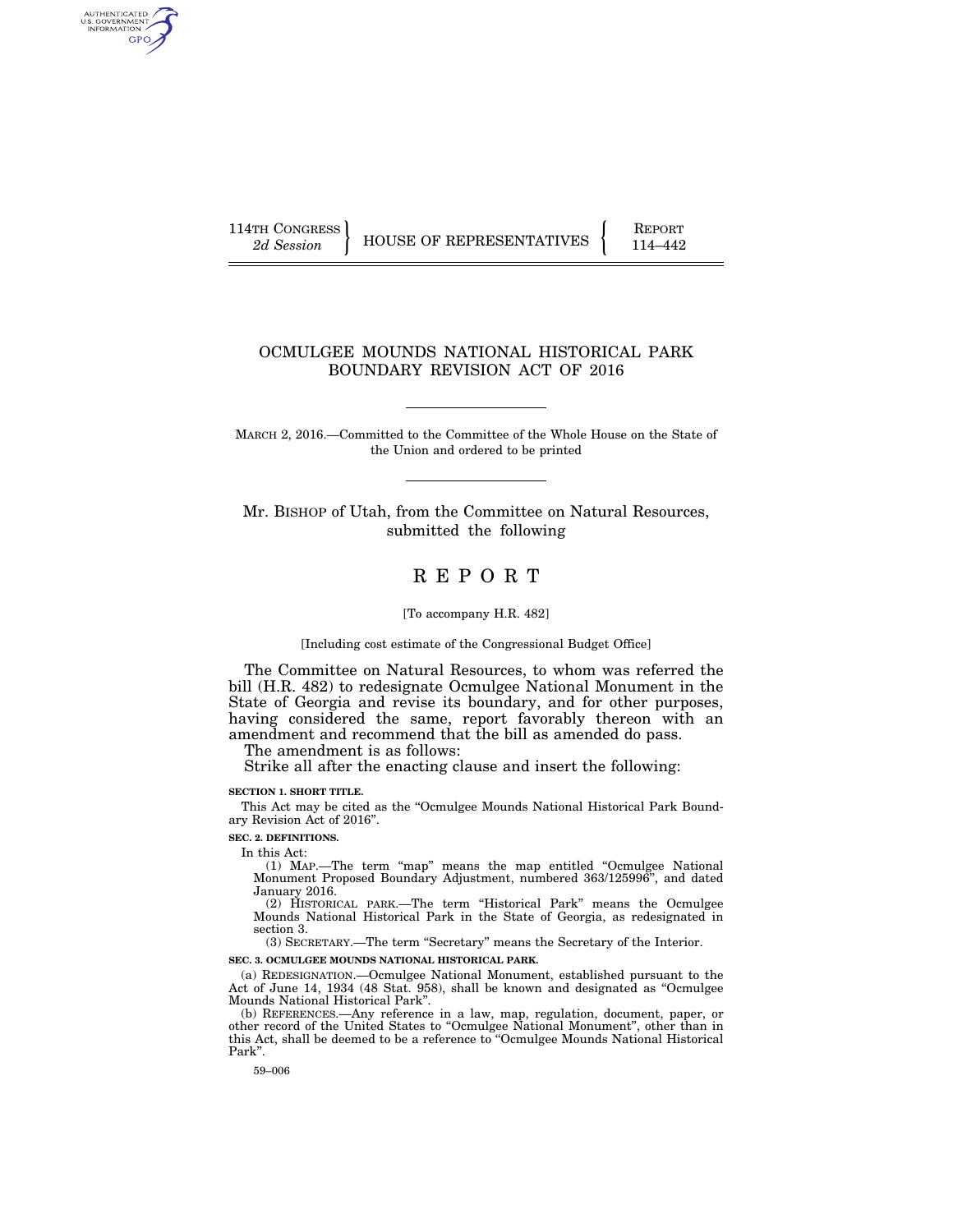#### **SEC. 4. BOUNDARY ADJUSTMENT.**

(a) IN GENERAL.—The boundary of the Historical Park is revised to include approximately 2,100 acres, as generally depicted on the map.

(b) AVAILABILITY OF MAP.—The map shall be on file and available for public inspection in the appropriate offices of the National Park Service, the Department of the Interior.

# **SEC. 5. LAND ACQUISITION; NO BUFFER ZONES.**

(a) LAND ACQUISITION.—The Secretary is authorized to acquire land and interests in land within the boundaries of the Historical Park by donation or exchange only (and in the case of an exchange, no payment may be made by the Secretary to any landowner). The Secretary may not acquire by condemnation any land or interest in land within the boundaries of the Historical Park. No private property or non-Federal public property shall be included within the boundaries of the Historical Park without the written consent of the owner of such property.

(b) NO BUFFER ZONES.—Nothing in this Act, the establishment of the Historical Park, or the management of the Historical Park shall be construed to create buffer zones outside of the Historical Park. That an activity or use can be seen or heard from within the Historical Park shall not preclude the conduct of that activity or use outside the Historical Park.

### **SEC. 6. ADMINISTRATION.**

The Secretary shall administer any land acquired under section 5 as part of the Historical Park in accordance with applicable laws and regulations.

# **SEC. 7. OCMULGEE RIVER CORRIDOR SPECIAL RESOURCE STUDY.**

(a) IN GENERAL.—The Secretary shall conduct a special resource study of the Ocmulgee River corridor between the cities of Macon, Georgia, and Hawkinsville, Georgia, to determine—

(1) the national significance of the study area;

(2) the suitability and feasibility of adding lands in the study area to the National Park System; and

(3) the methods and means for the protection and interpretation of the study area by the National Park Service, other Federal, State, local government entities, affiliated federally recognized Indian tribes, or private or nonprofit organizations.

(b) CRITERIA.—The Secretary shall conduct the study authorized by this Act in accordance with section 100507 of title 54, United States Code.

(c) RESULTS OF STUDY.—Not later than 3 years after the date on which funds are made available to carry out this section, the Secretary shall submit to the Committee on Natural Resources of the House of Representatives and the Committee on Energy and Natural Resources of the Senate—

(1) the results of the study; and

(2) any findings, conclusions, and recommendations of the Secretary.

# PURPOSE OF THE BILL

The purpose of H.R. 482 is to redesignate Ocmulgee National Monument in the State of Georgia and revise its boundaries.

# BACKGROUND AND NEED FOR LEGISLATION

The Ocmulgee National Monument was originally authorized in 1934 to protect ''lands commonly known as the 'Old Ocmulgee Fields,' upon which certain Indian mounds of great historical importance are located." (16 U.S.C. 447a, Act of June 14, 1934, 48 Stat. 958). The monument's enabling legislation authorized acquisition of land for Ocmulgee National Monument by public or private donation only. Although the enabling legislation stated that the Old Ocmulgee Fields were comprised of ''approximately two thousand acres," local residents living during the Great Depression could only raise enough funds to procure 678 acres by the time the monument was created by Presidential proclamation in 1936 (Presidential Proc. No. 2212, Dec. 23, 1936, 50 Stat. 1798). At present, the Ocmulgee National Monument consists of 702 acres.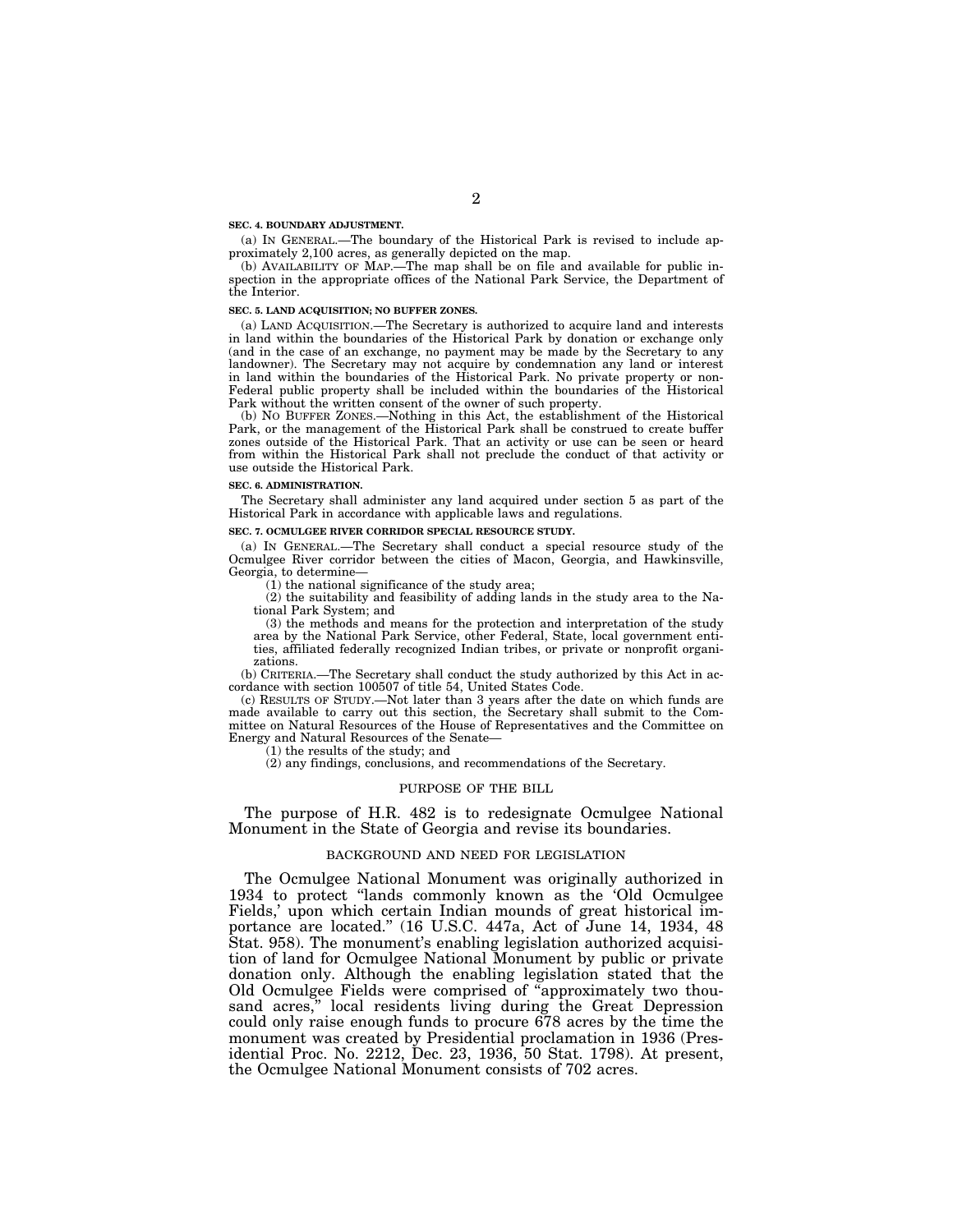In January 2014, the National Park Service published the findings of a boundary study and environmental assessment that examined the appropriateness of expanding the boundary of Ocmulgee National Monument. The National Park Service's preferred alternative would authorize acquisition of land within the study area by willing donors and sellers up to approximately 2,100 acres, thus expanding the monument to approximately 2,800 acres. The Archeological Conservancy wishes to donate approximately 300 of the 2,100 acres studied by the National Park Service.

The legislation also redesignates the National Monument as the Ocmulgee Mounds National Historical Park.

Congressman Sanford D. Bishop, Jr. (D–GA) introduced a nearly identical version of this legislation in the 113th Congress as H.R. 4991, and Senator Johnny Isakson (R–GA) introduced a Senate companion as S. 2580. Senator Isakson is sponsoring the Senate companion as S. 1696 this Congress.

### COMMITTEE ACTION

H.R. 482 was introduced on January 22, 2015, by Congressman Sanford D. Bishop, Jr. (D–GA). The bill was referred to the Committee on Natural Resources, and within the Committee to the Subcommittee on Federal Lands. On February 2, 2016, the Natural Resources Committee met to consider the bill. The Subcommittee was discharged by unanimous consent. Congressman Tom McClintock (R–CA) offered an amendment designated #1. The amendment was adopted by unanimous consent. No other amendments were offered, and the bill, as amended, was ordered favorably reported to the House of Representatives by unanimous consent on February 3, 2016.

### COMMITTEE OVERSIGHT FINDINGS AND RECOMMENDATIONS

Regarding clause  $2(b)(1)$  of rule X and clause  $3(c)(1)$  of rule XIII of the Rules of the House of Representatives, the Committee on Natural Resources' oversight findings and recommendations are reflected in the body of this report.

# COMPLIANCE WITH HOUSE RULE XIII

1. Cost of Legislation. Clause 3(d)(1) of rule XIII of the Rules of the House of Representatives requires an estimate and a comparison by the Committee of the costs which would be incurred in carrying out this bill. However, clause  $3(d)(2)(B)$  of that rule provides that this requirement does not apply when the Committee has included in its report a timely submitted cost estimate of the bill prepared by the Director of the Congressional Budget Office under section 402 of the Congressional Budget Act of 1974. Under clause 3(c)(3) of rule XIII of the Rules of the House of Representatives and section 403 of the Congressional Budget Act of 1974, the Committee has received the following cost estimate for this bill from the Director of the Congressional Budget Office:

# *H.R. 482—Ocmulgee Mounds National Historical Park Boundary Revision Act of 2016*

H.R. 482 would redesignate the Ocmulgee National Monument in Georgia as the Ocmulgee Mounds National Historical Park, author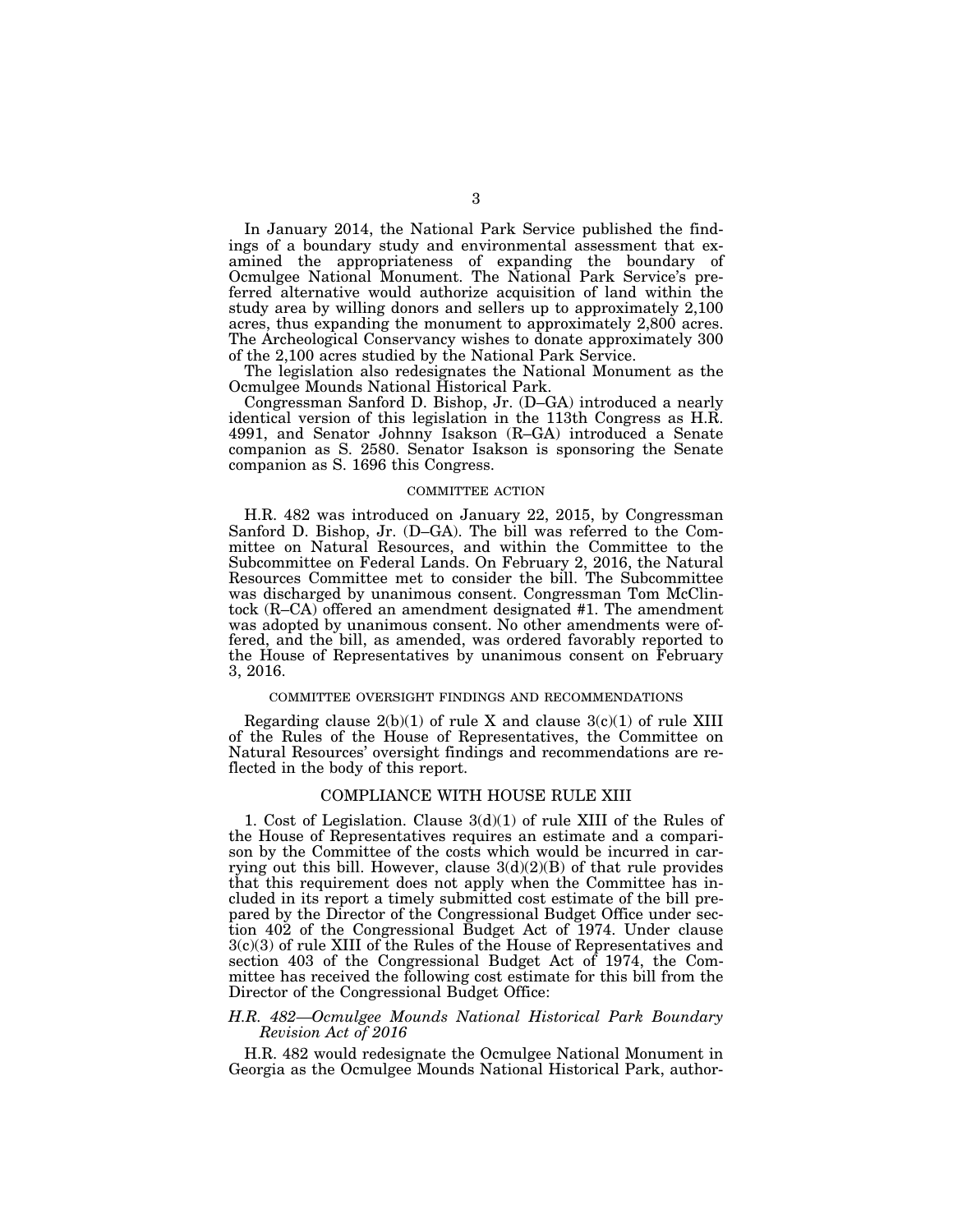ize the expansion of the newly designated park's boundaries, and authorize a special resource study of the Ocmulgee River corridor.

The National Park Service would be permitted to expand the monument boundary only through a donation or exchange of land. Based on information from the National Park Service about the cost of developing the resource study, CB0 estimates that implementing the legislation would have an insignificant cost; such spending would depend on the availability of appropriated funds.

Because enacting H.R. 482 would not affect direct spending or revenues, pay-as-you-go procedures do not apply. CBO estimates that enacting H.R. 482 would not increase net direct spending or on-budget deficits in any of the four consecutive 10-year periods beginning in 2027.

H.R. 482 contains no intergovernmental or private-sector mandates as defined in the Unfunded Mandates Reform Act and would impose no costs on state, local, or tribal governments.

The CB0 staff contact for this estimate is Mann Burnett. The estimate was approved by H. Samuel Papenfuss, Deputy Assistant Director for Budget Analysis.

2. Section 308(a) of Congressional Budget Act. As required by clause 3(c)(2) of rule XIII of the Rules of the House of Representatives and section 308(a) of the Congressional Budget Act of 1974, this bill does not contain any new budget authority, spending authority, credit authority, or an increase or decrease in revenues or tax expenditures. The Congressional Budget Office concludes that "implementing the legislation would have an insignificant cost; such spending would depend on the availability of appropriated funds.''

3. General Performance Goals and Objectives. As required by clause  $3(c)(4)$  of rule XIII, the general performance goal or objective of this bill is to redesignate Ocmulgee National Monument in the State of Georgia and revise its boundaries.

## EARMARK STATEMENT

This bill does not contain any Congressional earmarks, limited tax benefits, or limited tariff benefits as defined under clause  $9(e)$ , 9(f), and 9(g) of rule XXI of the Rules of the House of Representatives.

#### COMPLIANCE WITH PUBLIC LAW 104–4

This bill contains no unfunded mandates.

### COMPLIANCE WITH H. RES. 5

Directed Rule Making. The Chairman does not believe that this bill directs any executive branch official to conduct any specific rule-making proceedings.

Duplication of Existing Programs. This bill does not establish or reauthorize a program of the federal government known to be duplicative of another program. Such program was not included in any report from the Government Accountability Office to Congress pursuant to section 21 of Public Law 111–139 or identified in the most recent Catalog of Federal Domestic Assistance published pursuant to the Federal Program Information Act (Public Law 95–220, as amended by Public Law 98–169) as relating to other programs.